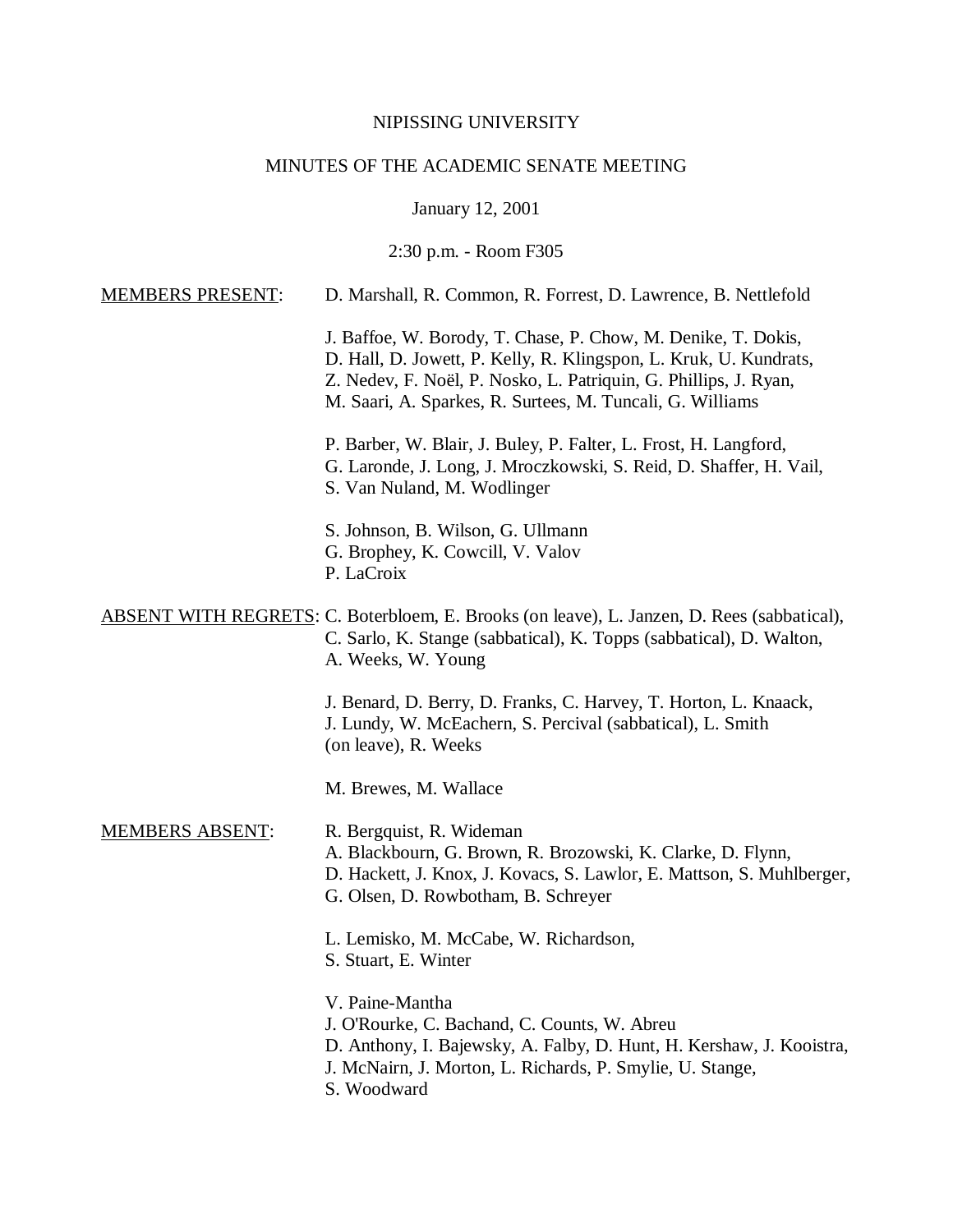MOTION #1: Moved by D. Jowett, seconded by M. Saari that the minutes of the regular meeting of the Academic Senate dated December 8, 2000 be adopted. CARRIED

## **ANNOUNCEMENTS**

Dr. Marshall introduced Board Chair, Dan Bryer, and welcomed him to the Senate meeting. The President informed senators that he had met with Premier Harris on January 8 to discuss the university's growth plans and ensure that he is mindful of Nipissing's severe underfunding in grants. Dr. Marshall also arranged an appointment with Minister Cunningham on January 16. He stated that four candidates would be interviewed for the Dean of Arts and Science position. He encouraged senators to attend the final three candidates' presentations to Faculty at 10:00 a.m. on January 15, 17 and 19. Senators were also reminded of the Awards Ceremony and reception on January 13. Dr. Marshall provided an update of the deliberations of the Working Group on University Capacity and noted that the government and universities have agreed that the system can accommodate the expected future growth. Universities are willing to take in more students for a system growth potential of 57,000 students by the year 2005. He stressed that the next few weeks of negotiations with the government are critical since the minister will forward her recommendations to cabinet following these discussions. Dr. Marshall stated that Nipissing still will remain underspaced, at only 70% capacity of the space required for its enrolment, according to COU standards. The President commented upon the potential ramifications of Bill 132 that will allow the creation of private universities and allow colleges to grant baccalaureate degrees in applied areas, not offered by universities. There is much concern with an exception clause that would permit the minister to transform any college into a university after applying to a Quality Assessment Board. The President stated that university students would be drawn away if colleges are successful in having non-university degrees equated with university degrees, and if students are expected to have direct entry into university programs. The President stated that the heraldic design of the Nipissing University crest would be presented to Senate for adoption, as part of the Senate Executive Committee Report.

Dr. Forrest announced that Dr. Lynn Stamler had been appointed Director of Nursing. He reported that 14 students had applied to the Nursing program, eight of whom listed Nipissing as their first choice. He encouraged faculty to complete the questionnaire from the Administration NUFA Workload Committee and return same by early February. Dr. Forrest stated his intention to introduce a new practice of depositing sabbatical reports at Senate. He stated that the Selection Committee searches for Business and Psychology are continuing. A sketch of the five-year strategic plan will be considered at an Arts and Science Council meeting scheduled for January 24.

Student president, Brendan Wilson, reported that Frontier College was working with NUSU to initiate a literacy program for North Bay youth that will commence in February. He stated that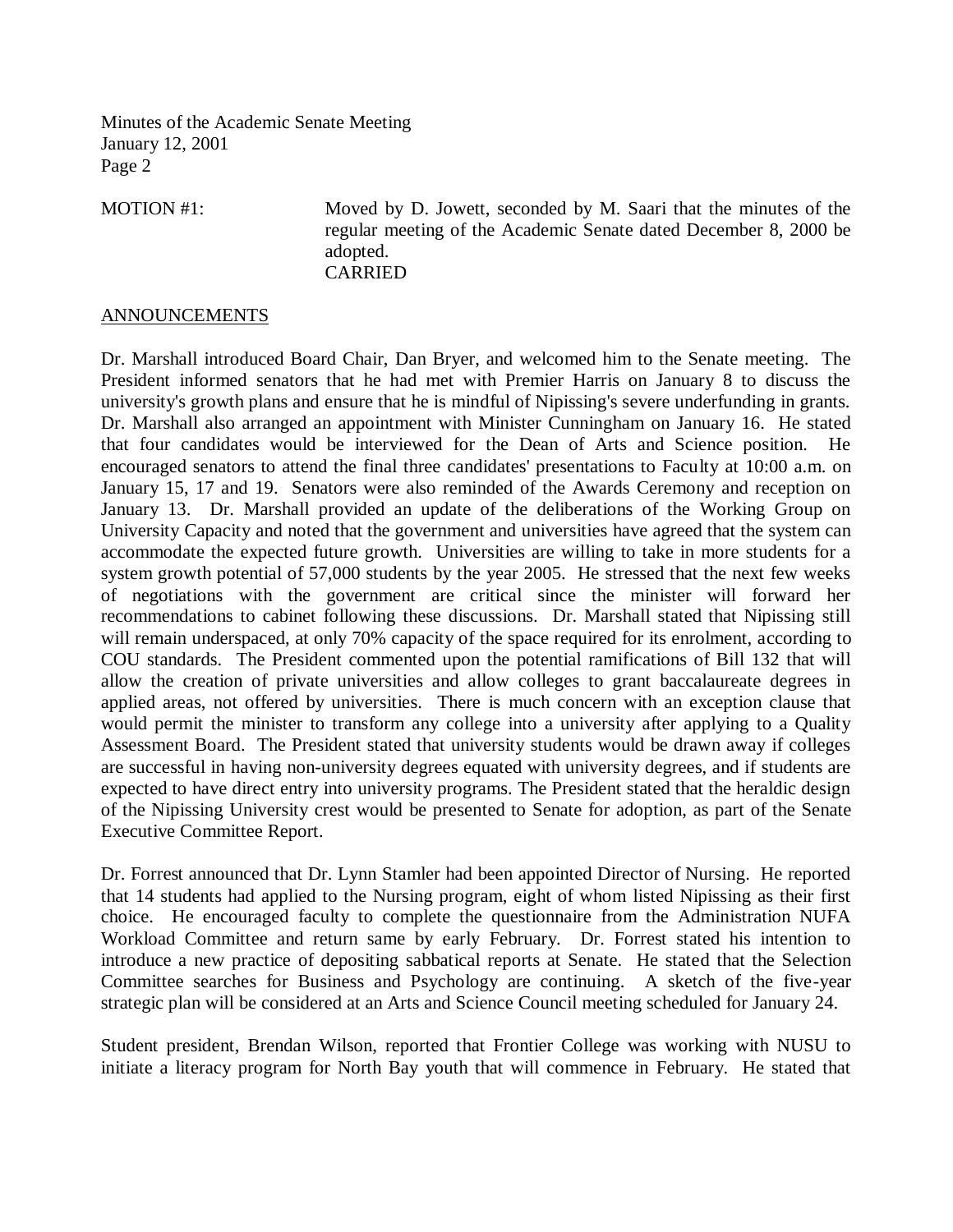plans are ongoing to organize events with Big Brothers and Big Sisters. He welcomed faculty's involvement and participation.

Executive Committee

- MOTION #2: Moved by D. Marshall, seconded by J. Baffoe that the Report of the Senate Executive Committee dated December 20, 2000 be received. CARRIED
- MOTION #3: Moved by D. Marshall, seconded by R. Forrest that the Report on the Registering of Nipissing University's Crest, dated December 20, 2000, be received. CARRIED
- MOTION #4: Moved by D. Marshall, seconded by R. Surtees that Senate recommend to the Board of Governors the registered heraldic design as the official Nipissing University crest. CARRIED

University Curriculum Committee

MOTION #5: Moved by R. Forrest, seconded by H. Langford that the Report of the University Curriculum Committee dated December 19, 2000 be received. CARRIED

Academic Planning Committee

| <b>MOTION</b> #6: | Moved by D. Marshall, seconded by D. Shaffer that the Report of the<br>Academic Planning Committee dated December 7, 2000 be received.<br><b>CARRIED</b>                                                 |
|-------------------|----------------------------------------------------------------------------------------------------------------------------------------------------------------------------------------------------------|
| <b>MOTION #7:</b> | Moved by R. Forrest, seconded by M. Wodlinger that Senate approve,<br>in principle, for development, a Fine Arts major in the Faculty of Arts<br>and Science.<br><b>CARRIED</b>                          |
| MOTION #8:        | Moved by R. Forrest, seconded by M. Saari that Senate recommend to<br>the Board of Governors the addition of a tenure track position in<br>Biology in the Faculty of Arts and Science.<br><b>CARRIED</b> |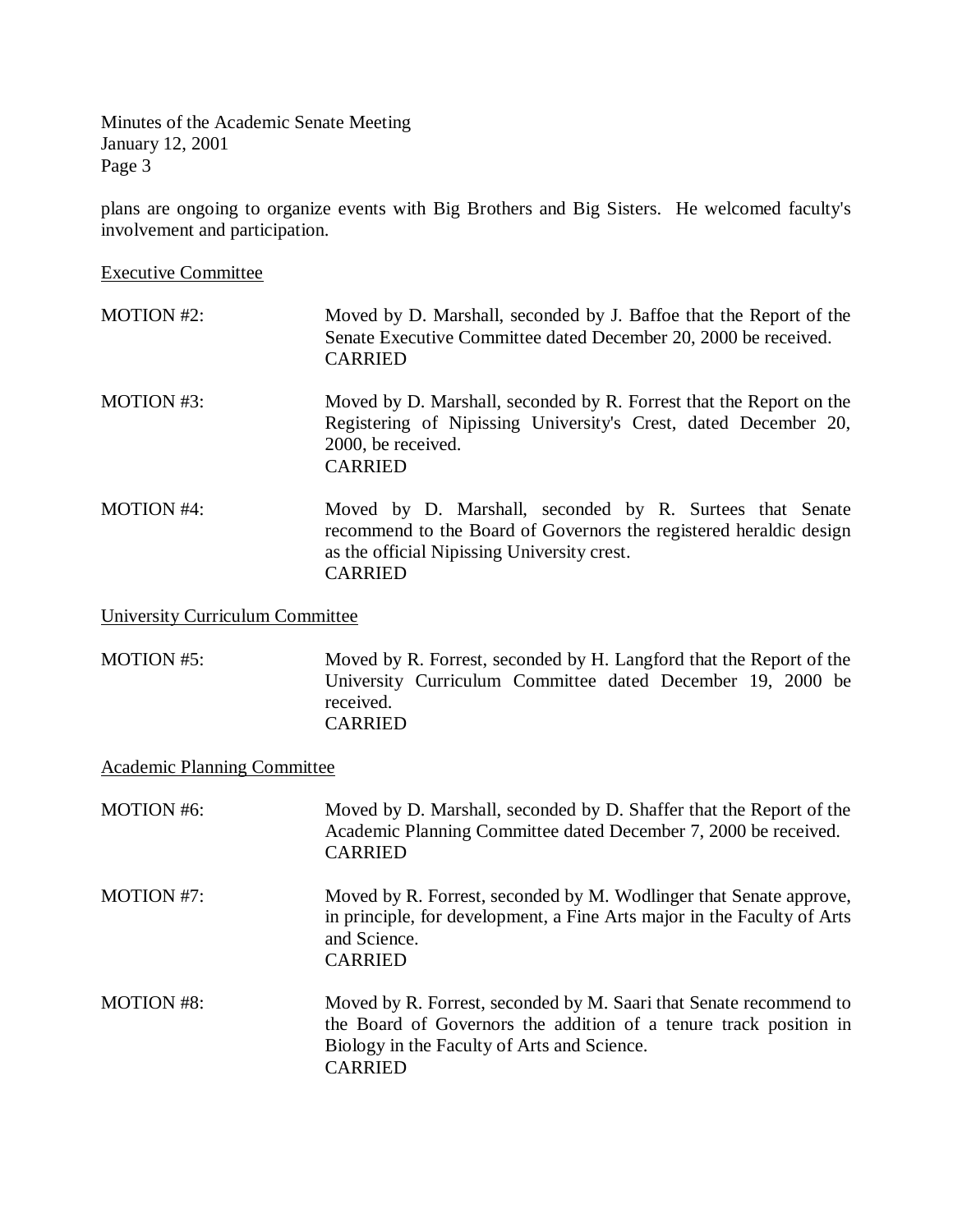MOTION #9: Moved by R. Forrest, seconded by U. Kundrats that Senate recommend to the Board of Governors the approval of a three-year limited term position in Computer Science in the Faculty of Arts and Science. CARRIED

## Distance Education Committee

MOTION #10: Moved by D. Lawrence, seconded by R. Surtees that the Report of the Distance Education Committee, dated December 14, 2000, be received. CARRIED

University Research Council

MOTION #11: Moved by M. Wodlinger, seconded by D. Hall that, as of the Winter Competition, February 2001, there will be an annual competition for internal research funds. CARRIED

#### REPORTS OF REPRESENTATIVES ON OTHER BODIES

Prof. Kundrats distributed a one-page summary of discussion points for the Alumni Association retreat scheduled for January 20. He welcomed feedback from senators. He announced that a Chapter Formation Subcommittee had been created and had begun preliminary discussions about including other centres. Prof. Kundrats stated that he would report back to Senate on the deliberations of this committee.

Dr. Sparkes presented a verbal report as the Senate representative on the Council of Ontario Universities. He spoke of the agenda of the previous two meetings, and the mandate of the Taskforce on Investing in Students. Dr. Sparkes stated that he receives various COU documents and reports and will distribute these to those whom he thinks would be interested.

#### AMENDMENT OF BY-LAWS

MOTION #12: Moved by A. Sparkes, seconded by D. Jowett that the Senate By-laws be amended in Section 49.0 by adding the position of Vice-President Academic and Research to replace the President as a member of the Academic Planning Committee. This position will also assume the role of Chair of the Academic Planning Committee. The following statement will be added under Membership:

> "The Vice-President Academic and Research who shall be Chair" **CARRIED**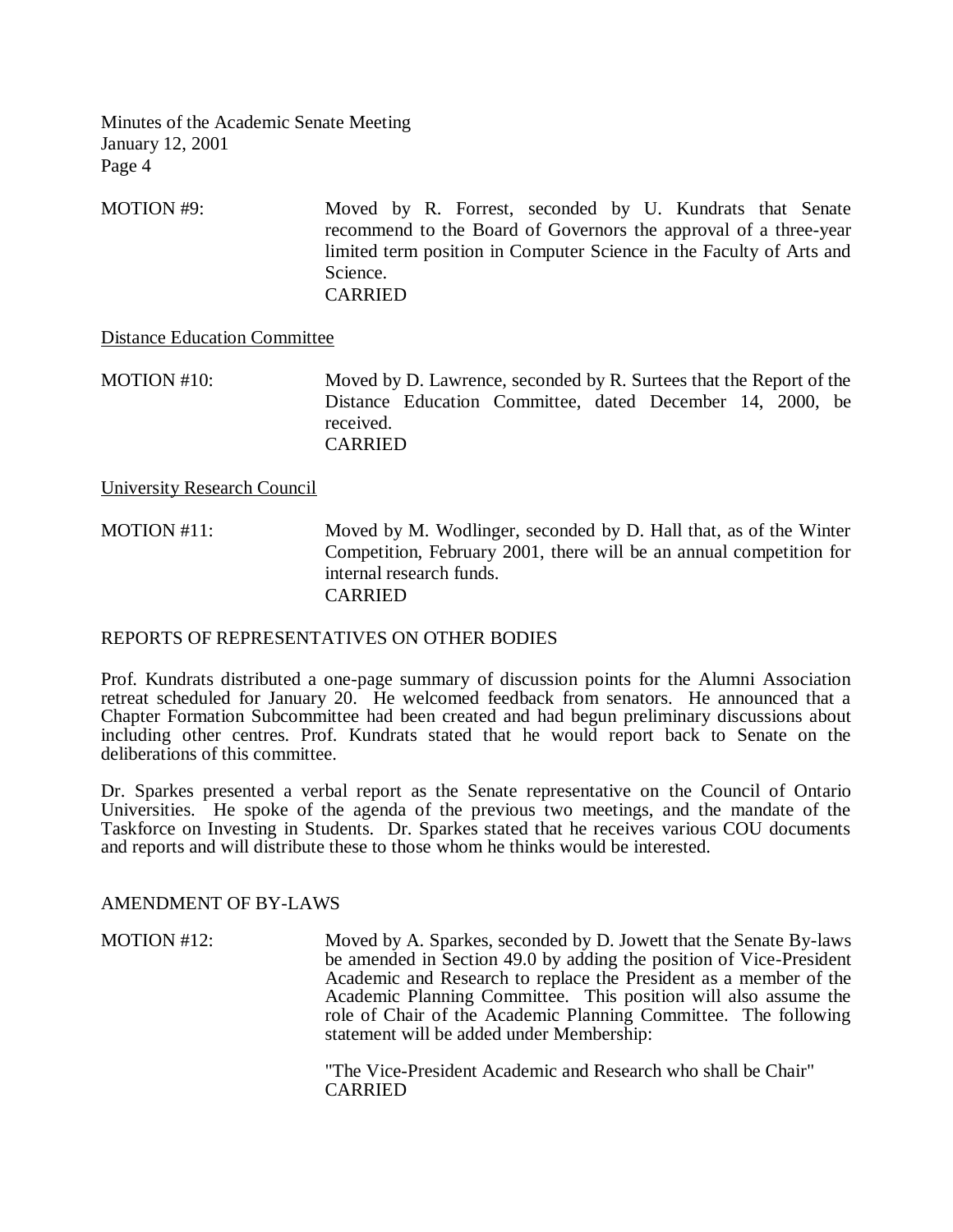| MOTION #13:           | Moved by A. Sparkes, seconded by M. Wodlinger that the Senate By-<br>laws be amended in Section 48.0 with the addition of the following<br>statement under Terms of Reference for the University Curriculum<br>Committee: "The Committee shall be chaired by one of the two<br>Deans."<br><b>CARRIED</b>                         |  |  |  |
|-----------------------|----------------------------------------------------------------------------------------------------------------------------------------------------------------------------------------------------------------------------------------------------------------------------------------------------------------------------------|--|--|--|
| MOTION #14:           | Moved by A. Sparkes, seconded by D. Marshall that the Senate By-<br>laws be amended in Section 59.0 with the addition of the following<br>statement under Terms of Reference for the Admissions, Promotions<br>and Petitions Committee: "The Committee shall be chaired by one of<br>the two Associate Deans."<br><b>CARRIED</b> |  |  |  |
| <b>OTHER BUSINESS</b> |                                                                                                                                                                                                                                                                                                                                  |  |  |  |
| MOTION #15:           | Moved by R. Forrest, seconded by D. Jowett that Item 1.3 of the<br>Guidelines for Faculty Selection Procedures be amended to include<br>the phrase "when and where practicable" following " and one<br>tenured faculty member from the other faculty".                                                                           |  |  |  |
|                       | Rationale: It is difficult for Education faculty to participate fully in<br>selection searches and there is an urgency in hiring available<br>candidates.<br><b>CARRIED</b>                                                                                                                                                      |  |  |  |
| <b>NEW BUSINESS</b>   |                                                                                                                                                                                                                                                                                                                                  |  |  |  |
| MOTION #16:           | Moved by D. Lawrence, seconded by H. Langford that Senate<br>consider receipt of the Report of the Admissions, Promotions and<br>Petitions Committee dated December 13, 2000.<br><b>CARRIED</b>                                                                                                                                  |  |  |  |
| MOTION #17:           | Moved by D. Lawrence, seconded by D. Jowett that the Report of the<br>Admissions, Promotions and Petitions Committee dated December<br>13, 2000 be received.<br><b>CARRIED</b>                                                                                                                                                   |  |  |  |
| MOTION #18:           | Moved by D. Lawrence, seconded by A. Sparkes that Senate admit to<br>their respective degrees in-course the students listed in Appendix A<br>who have completed all requirements of their respective degrees and<br>that diplomas for the degrees be awarded.<br><b>CARRIED</b>                                                  |  |  |  |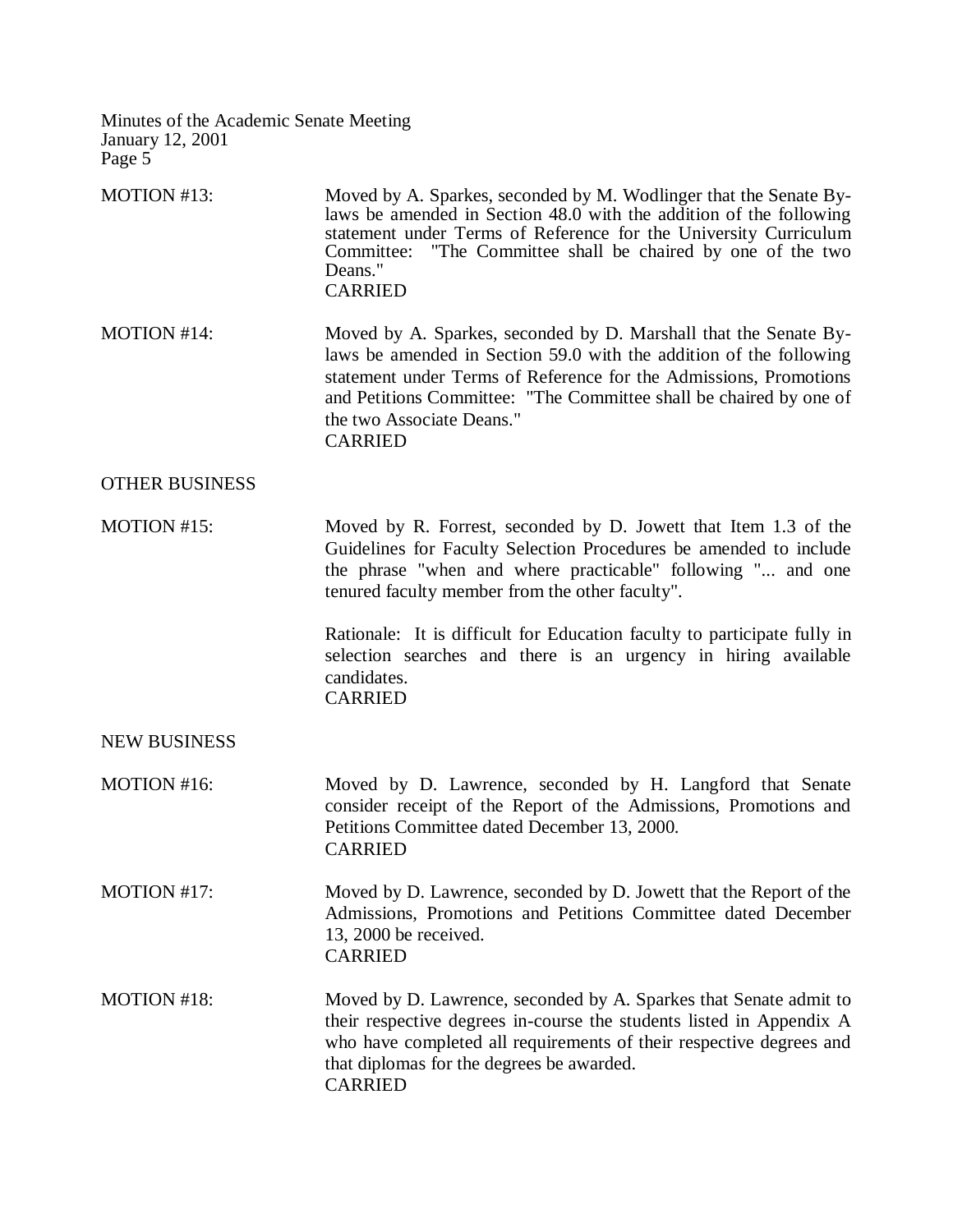| MOTION #19: | Moved by D. Lawrence, seconded by J. Buley that the Senate   |  |  |  |  |  |
|-------------|--------------------------------------------------------------|--|--|--|--|--|
|             | document entitled "Senate Academic Regulations and Policies, |  |  |  |  |  |
|             | September 2000" be amended in Section 3.96 by adding the     |  |  |  |  |  |
|             | following:                                                   |  |  |  |  |  |

The Admissions, Promotions and Petitions Committee will consider applications to graduate at each meeting. When the student is applications to graduate at each meeting. approved by Senate to graduate, he/she will be added to the graduation program of the next graduation, either fall or spring. CARRIED

- MOTION #20: Moved by D. Lawrence, seconded by M. Tuncali that the Senate document entitled "Senate Academic Regulations and Policies, September 2000" be amended in Section 2.04 as outlined on pages 2 and 3 of the Admissions, Promotions and Petitions Committee Report dated December 13, 2000. CARRIED
- MOTION #21: Moved by D. Lawrence, seconded by H. Langford that the Senate document entitled "Senate Academic Regulations and Policies, September 2000" be amended by adding Section 70.0 - Policy and Procedures for Exchange Students, as outlined on pages 3 and 4 of the Admissions, Promotions and Petitions Committee Report dated December 13, 2000. CARRIED
- MOTION #22: Moved by R. Common, seconded by S. Reid that Senate consider receipt of the Education Selection Committee Report dated January 12, 2001. CARRIED
- MOTION #23: Moved by R. Common, seconded by R. Forrest that the Report of the Senate Education Selection Committee dated January 12, 2001 be received. CARRIED

MOTION #24: Moved by R. Common, seconded by P. Barber that motions (i) to (iii) of the Senate Education Selection Committee report dated January 12, 2001 be considered as one omnibus motion.

> Motion (i) That Senate recommend to the President that the Science Education tenure track search be declared unsuccessful.

> Motion (ii) That Senate recommend to the President that the Language Arts and Literacy tenure track position search be kept open and re-advertised.